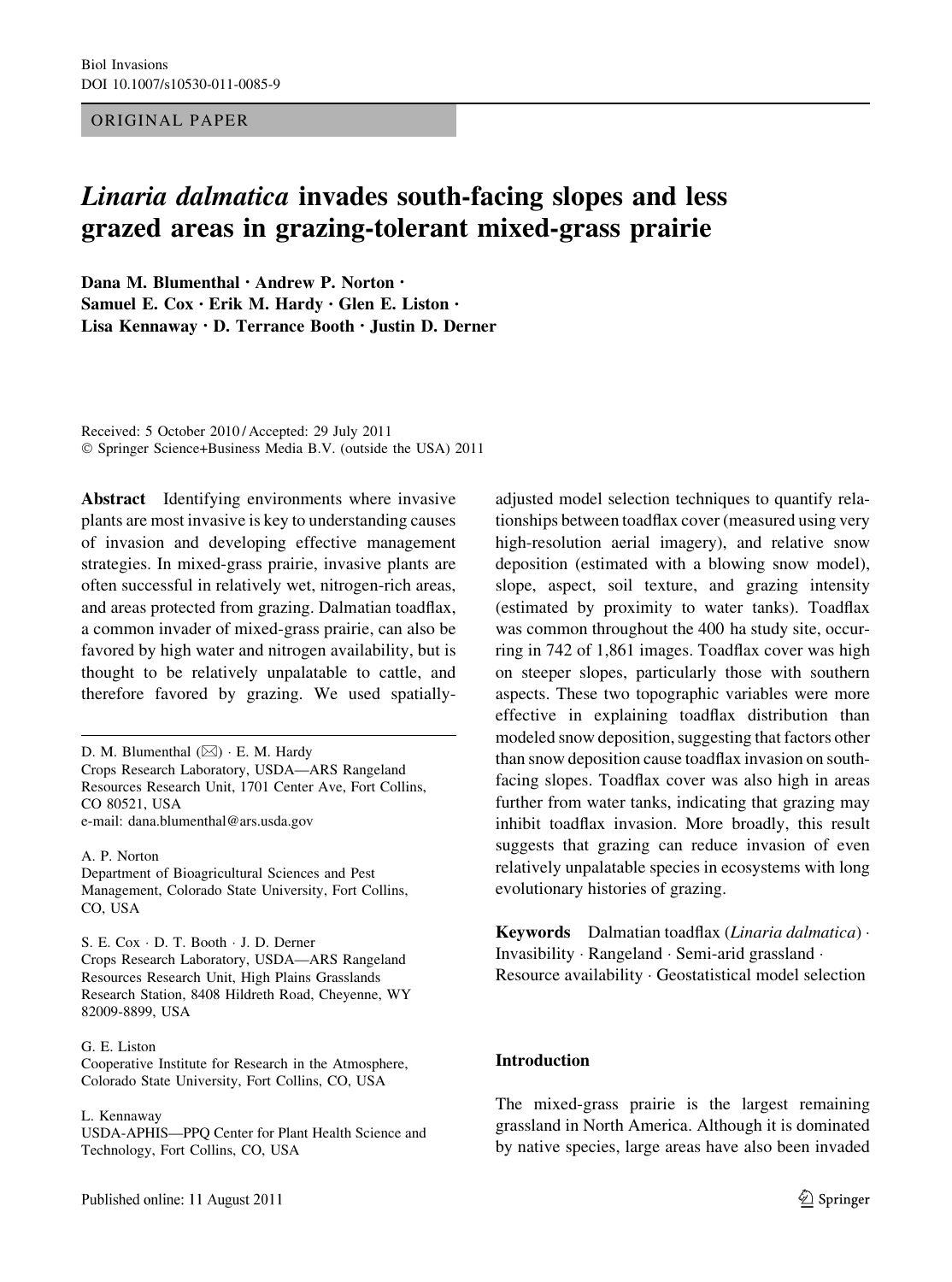by introduced species (Larson et al. [2001\)](#page-9-0). Invasibility of mixed-grass prairie depends on both environmental variables and land use practices. At a landscape scale, invasive species richness and abundance tends to be highest in riparian areas, in speciesrich plant communities, and along roadways, perhaps due to high water and nitrogen availability in such areas (Larson et al. [2001](#page-9-0); Stohlgren et al. [1998](#page-9-0); [1999a](#page-9-0)). Livestock grazing is the primary land use throughout the mixed-grass prairie. Although grazing can facilitate invasion in many ecosystems (Mack [1981;](#page-9-0) Sala et al. [1986](#page-9-0); Hobbs [2001;](#page-8-0) Brooks et al. [2006\)](#page-8-0), in mixed-grass prairie it has been found to have little effect on the richness of introduced species (Stohlgren et al. [1999b](#page-9-0)), and to inhibit invasion by several palatable introduced perennial grasses (Murphy and Grant [2005;](#page-9-0) Stacy et al. [2005](#page-9-0); Vaness and Wilson [2007\)](#page-9-0). This resistance to invasion in the presence of grazing may stem from the long evolutionary history of grazing in mixed-grass prairie (Milchunas et al. [1988](#page-9-0); [1992;](#page-9-0) Stohlgren et al. [1999b](#page-9-0); Lyman and Wolverton [2002](#page-9-0)).

In this study, we examined relationships between the spatial distribution of Dalmatian toadflax (Linaria dalmatica (L.) P. Mill. ssp. Dalmatica; henceforth ''toadflax'') in mixed-grass prairie, and environmental variables thought to influence its invasion. Toadflax is a widespread invasive forb in western North America, including much of the mixed-grass prairie. It has been declared noxious in 12 western US states, and can reduce forage availability (Robocker [1974](#page-9-0)), livestock carrying capacity, and the land value of rangeland (Lacey and Olsen [1991](#page-8-0)).

Observations of toadflax suggest that it tends to invade disturbed areas, open rocky sites, well-drained, coarse-textured soils, and sloped areas, particularly those with a southern aspect (Alex [1962;](#page-8-0) Robocker [1974;](#page-9-0) Vujnovic and Wein [1996](#page-9-0); Lajeunesse [1999;](#page-8-0) Rew et al. [2005](#page-9-0)). Experimental studies in mixed-grass prairie have found toadflax to be favored by both low species richness and high nitrogen availability (Maron and Marler [2008](#page-9-0); Blumenthal [2009](#page-8-0)). Effects of water addition have been mixed. Spring water addition had little effect on toadflax invasion of experimental twoyear-old mixed-grass prairie plant communities in western Montana (Maron and Marler [2008\)](#page-9-0). In contrast, increased snowfall was critical to toadflax invasion of relatively undisturbed mixed-grass prairie in southeastern Wyoming (Blumenthal et al. [2008](#page-8-0);

Blumenthal [2009\)](#page-8-0). At the same study site, we have observed dense toadflax infestations on slopes with southern aspects. We hypothesize that such infestations might be associated with areas of high snow accumulation that develop as northwest winter winds blow snow onto southeast-facing slopes (Liston et al. [2007\)](#page-9-0).

Although forage quality of toadflax is sufficient to meet livestock requirements (Frost et al. [2008\)](#page-8-0), its stems and leaves contain bitter-tasting iridoid glycosides, and a potentially toxic quinazoline alkaloid (Groger and Johne [1965](#page-8-0); Mahmoudian et al. [2002](#page-9-0); Jamieson and Bowers [2010](#page-8-0)). Iridoid glycoside concentrations are highest early in the season, when relatively high forage quality would otherwise make toadflax most palatable (Frost et al. [2008,](#page-8-0) Jamieson and Bowers [2010\)](#page-8-0). Observations that cattle tend to avoid toadflax also suggest that it is relatively unpalatable (Harris and Carter [1971;](#page-8-0) Lajeunesse [1999](#page-8-0); Brown [2005\)](#page-8-0). Consequently, grazing is thought to facilitate toadflax invasion (Brown [2005](#page-8-0)). In accord with this suggestion, we have rarely observed grazed toadflax at our study site. In contrast with this suggestion, however, we have observed dense toadflax infestations within cattle exclosures. It is therefore difficult to predict how grazing influences toadflax in mixed-grass prairie. Does grazing favor toadflax because cattle avoid it, or inhibit toadflax because native mixed-grass prairie species are well adapted to grazing?

Our objective was to quantitatively assess the relationship between toadflax distribution and environmental and management factors that might influence mixed-grass prairie invasibility. Specifically, we examined relationships between toadflax cover (estimated from very high-resolution aerial images) and snow accumulation (modeled with a blowing snow model), slope, aspect, soil texture, and cattle grazing intensity (estimated by proximity to water sources). We used spatially-adjusted model selection analysis (Hoeting et al. [2006](#page-8-0)) to identify the set of environmental factors that most parsimoniously explained toadflax abundance.

## Materials and methods

To identify environmental correlates of toadflax invasion, we measured toadflax cover at 1,861 evenly-spaced locations within a 400 ha area of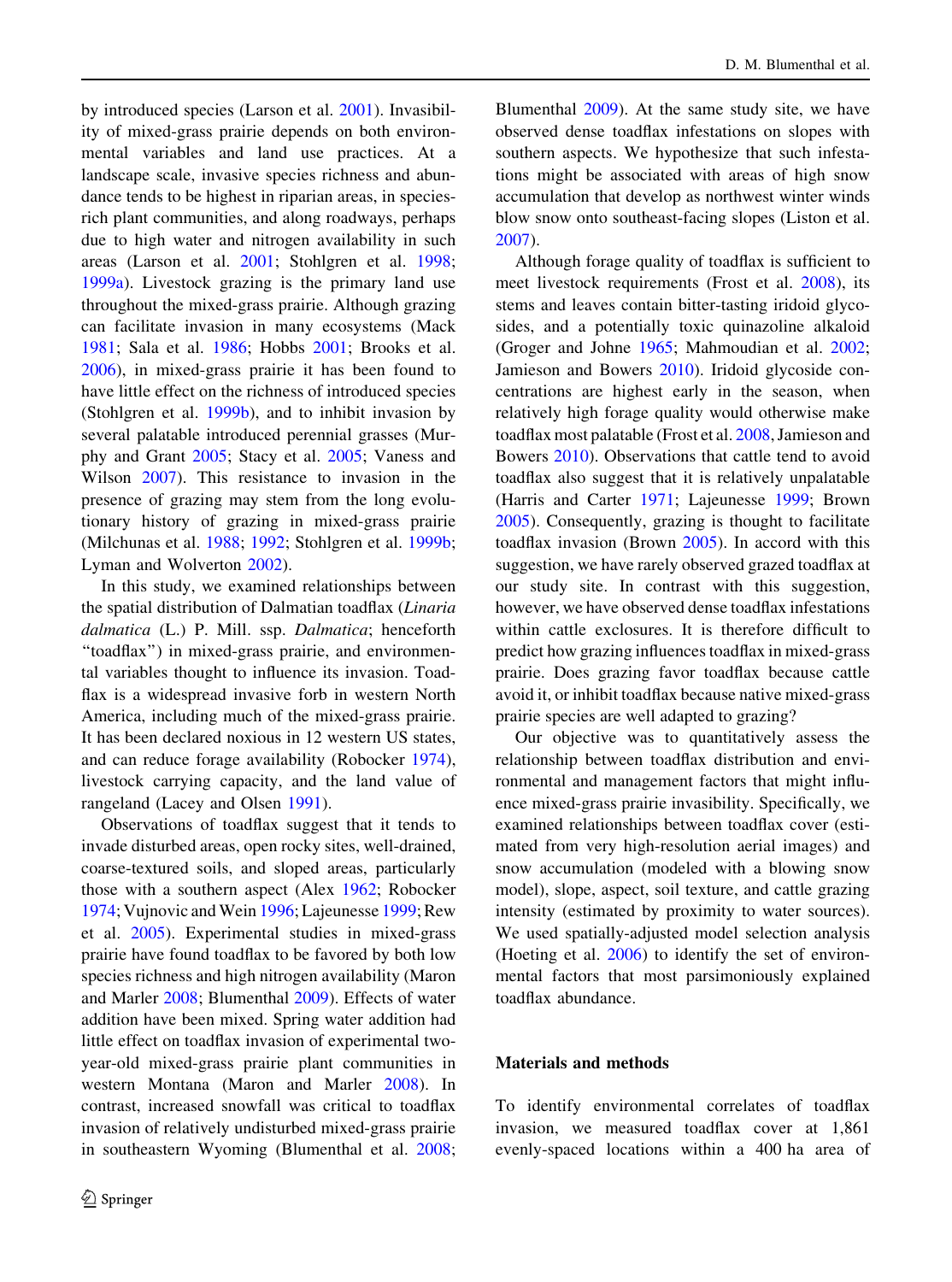<span id="page-2-0"></span>native mixed-grass prairie using very high-resolution aerial imagery (Blumenthal et al. [2007\)](#page-8-0). We then linked toadflax cover data with environmental data using the geographic information system, ArcGIS 9 (ESRI [2007](#page-8-0)), and used spatial linear models to determine the combination of variables that best explained toadflax cover.

## Study site

The study site was located at the High Plains Grasslands Research Station, Cheyenne, Wyoming, at the southwestern edge of the northern mixed-grass prairie. This part of the mixed-grass prairie is relatively dry, with a long-term (130 year) average annual precipitation of 381 mm, and a peak in May. Precipitation during the year preceding sampling (July 2002–June 2003) was 340 mm. Measurements were made between late July and early August 2003 within five annually grazed (June through mid-October) pastures (Fig. 1). Throughout the site, vegetation was dominated by C3 grasses, primarily western wheatgrass (Pascopyrum smithii (Rydb.) A. Love) and needle-and-thread (Hesperostipa comata Trin & Rupr.), and the C4 grass blue grama (Bouteloua gracilis (H.B.K.) Lab. Ex Steud). Primary soil series were Ascalon and Altvan sandy loams (Stevenson et al. [1984](#page-9-0)). The pastures were grazed for at least 28 years prior to this study, and were grazed at either 6.29 ha per cow-calf pair (approximately 40% removal of above-ground net primary productivity) or 5.14 ha per cow-calf pair (60% removal) season-long stocking rates during the 8 years immediately preceding sampling.

# Measurements of toadflax cover

We measured toadflax cover using aerial imagery with approximately 2 mm GSD (ground sample distance, a measure of resolution). The area represented in each image was approximately  $8.5 \times 5.7$  m, varying slightly due to variation in airplane flight altitude. Details of image acquisition and analysis are described in Blumenthal et al. [\(2007](#page-8-0)). Briefly, images were taken from a piloted fixed-wing aircraft flown at 72 km  $h^{-1}$  ground speed, 100 m above ground, mounted with an 11.1-megapixel camera equipped with a 300 mm lens. An aerial survey system (Track'Air, Oldenzaal, The Netherlands) allowed the pilot to follow a predetermined flight plan (Didger II, Golden Software, Golden, CO, USA), and automatically triggered the camera to capture images at specified GPS (global positioning system) coordinates 70 m apart on east–west flightlines spaced 30 m apart north to south. Resultant image resolution was sufficient for trained observers



Fig. 1 Kriged map of toadflax cover superimposed on a topographic map with locations of fences (solid lines), and water tanks (filled circles). Kriging interpolates between values from measured locations to provide predicted values for non-

measured locations. Raw data, not Kriged estimates, were used in model selection analysis. Map was created in ArcGIS 9 using ordinary kriging tools with a semivariogram model, a cell size of 5 m, and a search radius of 12 points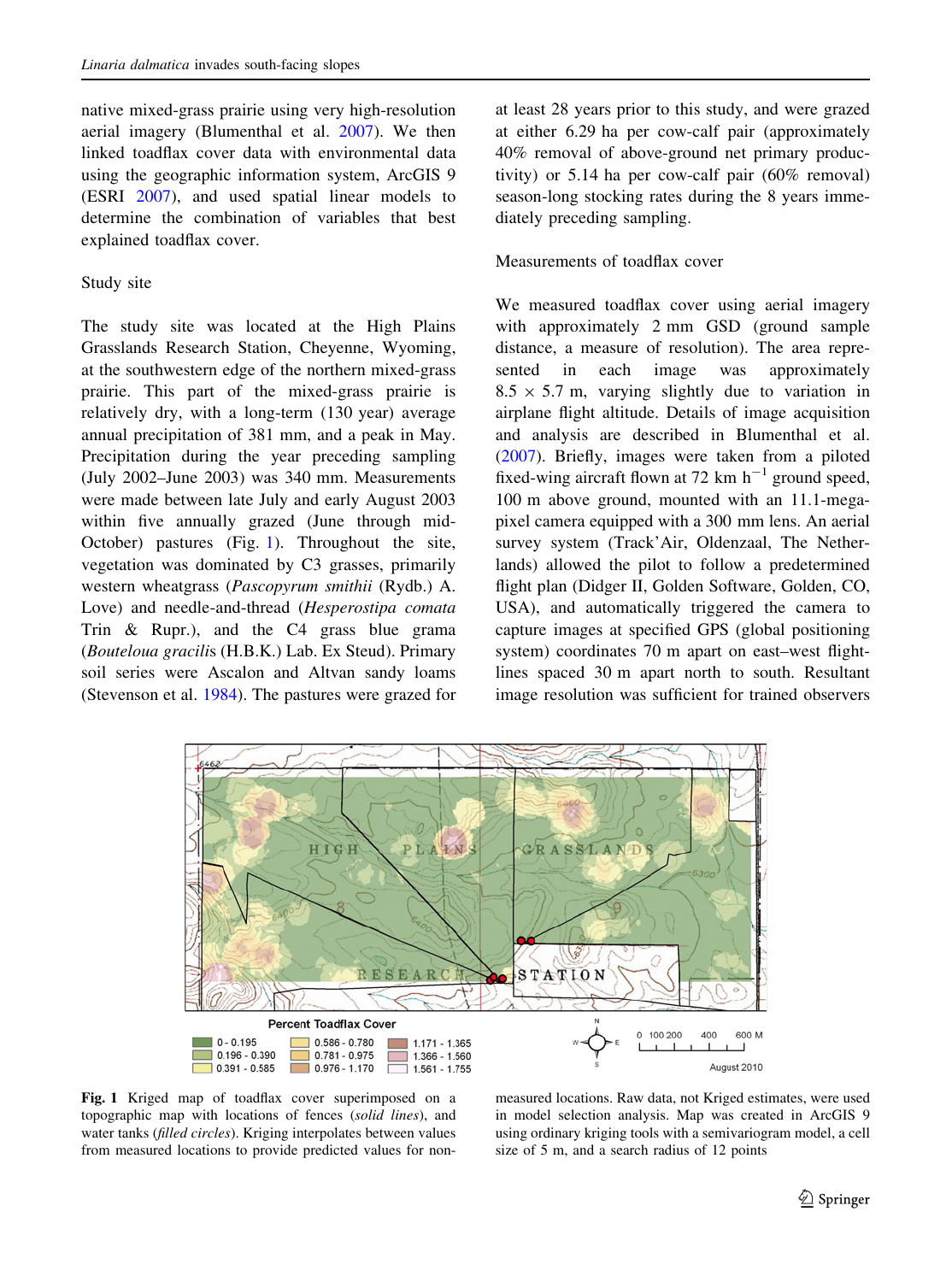to reliably identify and measure individual toadflax plants (Blumenthal et al. [2007](#page-8-0)).

We estimated toadflax cover within each image visually. Images were displayed at 66 or 100% magnification in Photoshop Elements (Adobe Systems Inc., San Jose, CA). To increase the accuracy of visual estimates, a 1-pixel-thick digital grid was superimposed over each image, dividing the image into 1,350 squares similar in size to sections of toadflax plants. We then estimated the number of squares that could be fully covered by toadflax in each image, and converted square number to percent cover. Tests of this technique confirmed accuracy: image-based cover estimates explained 94% of the variation in ground-based biomass collections (Blumenthal et al. [2007\)](#page-8-0). This study was limited to goodquality images in relatively-undisturbed rangeland. Occasional poor-quality images, and images containing roads, fences and water tanks, were excluded.

# Collection of environmental data

Slope and aspect were derived from a digital elevation model (DEM) for the study site (USGS [1993\)](#page-9-0). The calculated slope represents the maximum rate of change between each DEM grid cell and its neighbors. For example, a grid cell with a lower slope value equals flatter terrain. Aspect can be thought of as the compass direction a hill faces, and is identified as the steepest downslope direction from each cell to its neighbors. The soils layer was added by scanning a detailed soil survey map for the site (Stevenson et al. [1984\)](#page-9-0). We then used the percent sand of the soil type at each survey location to represent soil texture while limiting the number of variables in our statistical models (Burnham and Anderson [2002](#page-8-0)).

Grazing intensity was approximated by the straight-line distance between a sampling location and the water tank within the same pasture. The area surrounding water sources, known as the piosphere, is characterized by sharply decreasing grazing intensity with increasing distance from the water source, and has been used to study effects of grazing on a wide range of processes, including invasion (Andrew [1988](#page-8-0); Brooks et al. [2006\)](#page-8-0). Grazing intensity decreases with distance from water both because animals spend more time close to water sources, and because the area

available for grazing typically increases with distance from water sources (Andrew [1988](#page-8-0)), as was the case in this study (Fig. [1](#page-2-0)).

Relative snow accumulation and erosion were modeled using SnowModel (Liston and Elder [2006a](#page-9-0); Liston et al. [2008\)](#page-9-0), a spatially-distributed snowevolution modeling system designed for application in all landscapes, climates, and conditions where snow occurs. It is an aggregation of three sub-models: (1) EnBal (Liston [1995;](#page-9-0) Liston et al. [2000\)](#page-9-0) calculates surface energy exchanges and snowmelt, (2) Snow-Pack (Liston and Hall [1995\)](#page-9-0) simulates snow depth and water-equivalent evolution, and (3) SnowTran-3D (Liston and Sturm [1998](#page-9-0); Liston et al. [2007\)](#page-9-0) accounts for snow redistribution by wind. Simulated processes included accumulation from snow precipitation, blowing-snow redistribution and sublimation, snow-density evolution, and snowpack ripening and melt. SnowModel inputs were spatially-distributed fields of topography, vegetation type, and meteorological conditions.

Meteorological forcings required by SnowModel were provided by MicroMet (Liston and Elder [2006b\)](#page-9-0), a quasi-physically-based, high-resolution, meteorological distribution model. MicroMet is a data assimilation and interpolation model that utilizes meteorological station datasets and/or gridded atmospheric model or analyses datasets. At each time step, MicroMet generates spatial distributions of air temperature, relative humidity, wind speed, wind direction, incoming solar radiation, incoming longwave radiation, surface pressure, and precipitation, and makes them accessible to SnowModel.

For the simulations presented herein, vegetation type was uniformly grassland. SnowModel was provided with 50 cm of snow over the entire (5.8 km by 5.5-km) domain on a 5-m grid. The model was then supplied with 15 m  $s^{-1}$  winds from the westnorthwest  $(280^{\circ})$ , the daily average maximum wind speed and dominant wind direction from November through March. The resulting snow-depth distribution was divided by the original 50 cm snow depth. This yielded a snow accumulation and erosion index, where values above unity represent accumulation, and lower values indicate erosion. Resulting patterns displayed a loss of snow from northwest-facing slopes and accumulation of snow on southeast-facing slopes.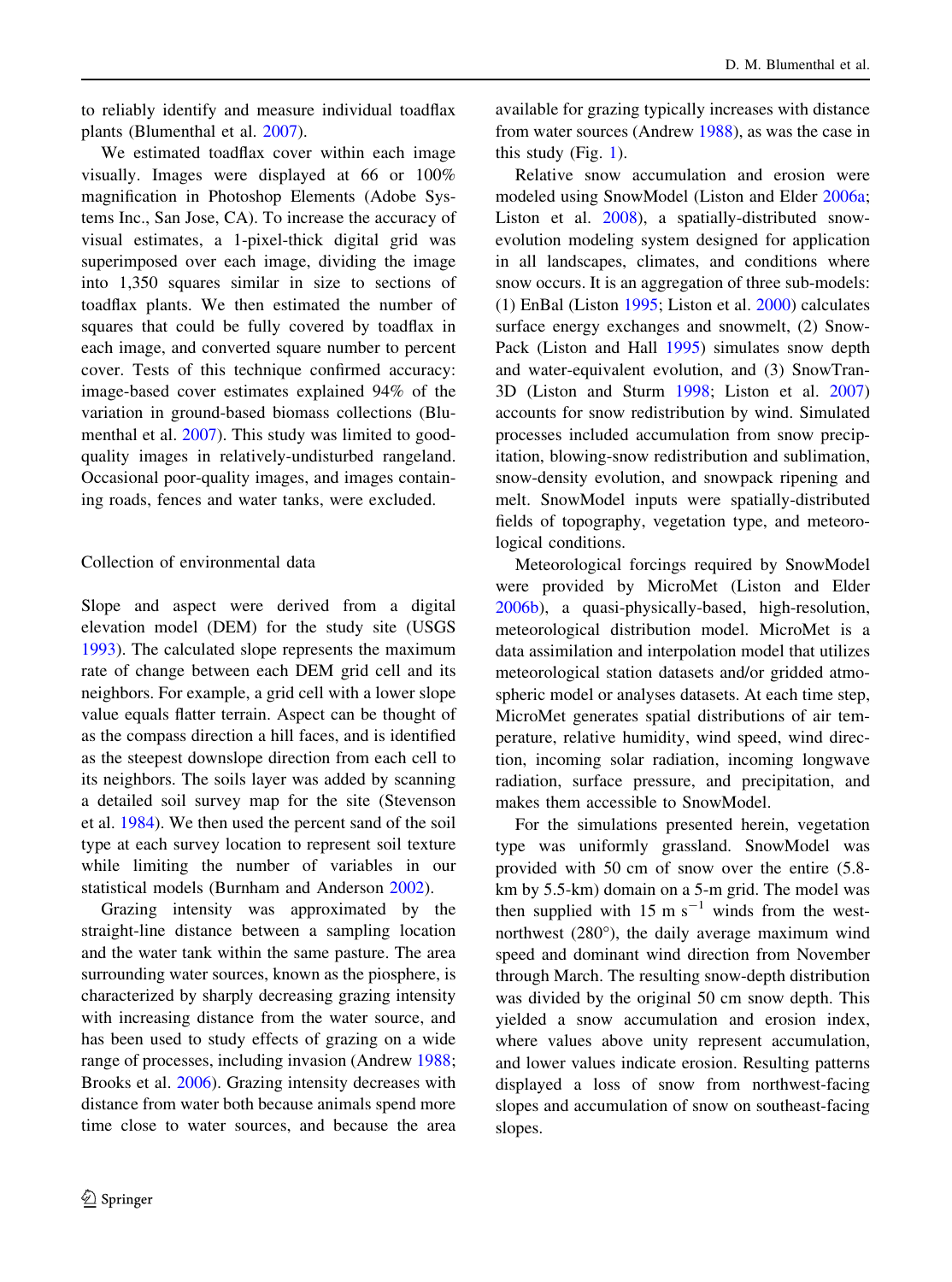# Statistical analysis

We examined the effectiveness of different environmental variables for explaining toadflax invasion using model selection, based on the Akaike Information Criterion (AIC). This approach takes into account both the degree to which particular models explain variation in the data, and the complexity of these models (Burnham and Anderson [2002](#page-8-0)). To yield robust results, model selection requires a limited set of a priori models (Table 1), which defines the range of possible results. We chose these models to provide comparisons among different types of environmental variables: topographic variables (slope and aspect), resource variables (snow and soil type), and a single management variable (grazing intensity). We then compared models containing each variable on its own, models containing both topographic variables or both resource variables, models containing multiple types of variables (topographic and resource, topographic and management, resource and management), and models containing all variables (the global model). We also included an identical set of models with interactions. Because the global model with interactions is a composite of all other models it includes all interactions present in those models rather than all possible interactions.

An additional complication in datasets like ours, where survey points are separated by relatively short distances, is that data points cannot be considered to be independent of one another, due to the likelihood of spatial autocorrelation. Consequently, novel methods are required to calculate AIC values while accounting for spatial autocorrelation. We followed the methods of Hoeting et al. ([2006\)](#page-8-0), which use a Matern autocorrelation function in association with AIC analysis. This approach uses maximum likelihood to simultaneously estimate fixed effect parameters and the random effect of spatial autocorrelation of toadflax cover. This approach is a more conservative approach than the

Table 1 A-priori models included in AIC analyses

| Model description                                      | Model variables                                                                                          |  |  |  |
|--------------------------------------------------------|----------------------------------------------------------------------------------------------------------|--|--|--|
| Single factor models                                   |                                                                                                          |  |  |  |
| Slope                                                  | S1                                                                                                       |  |  |  |
| Aspect                                                 | A                                                                                                        |  |  |  |
| Snow                                                   | Sn                                                                                                       |  |  |  |
| Percent sand                                           | Sa                                                                                                       |  |  |  |
| Grazing intensity                                      | G                                                                                                        |  |  |  |
| Multiple-factor models                                 |                                                                                                          |  |  |  |
| Global model                                           | Sl. A. Sn. Sa. G                                                                                         |  |  |  |
| Topographic variables                                  | Sl, A                                                                                                    |  |  |  |
| Resource variables                                     | Sn, Sa                                                                                                   |  |  |  |
| Topographic and resource variables                     | Sl, A, Sn, Sa                                                                                            |  |  |  |
| Topographic and grazing variables                      | Sl, A, G                                                                                                 |  |  |  |
| Resource and grazing variables                         | Sn, Sa, G                                                                                                |  |  |  |
| Multiple-factor models with interactions               |                                                                                                          |  |  |  |
| Global model and all interactions in sub-<br>models    | Sl, A, Sn, Sa, G, and all interactions listed below                                                      |  |  |  |
| Topographic variables and interactions                 | SI, A, SI·A                                                                                              |  |  |  |
| Resource variables and interactions                    | Sn, Sa, Sn Sa                                                                                            |  |  |  |
| Topographic and resource variables and<br>interactions | Sl, A, Sn, Sa, Sl A, Sl Sn, Sl Sa, A Sn, A Sa, Sn Sa, Sl A Sn, Sl A Sa, Sl Sn Sa,<br>A.Sn.Sa, Sl.A.Sn.Sa |  |  |  |
| Topographic and grazing variables and<br>interactions  | $SI, A, G, SI-A, SI-G, A-G, SI A-G$                                                                      |  |  |  |
| Resource and grazing variables and<br>interactions     | Sn, Sa, G, Sl Sa, Sl G, Sa G, Sl Sa G                                                                    |  |  |  |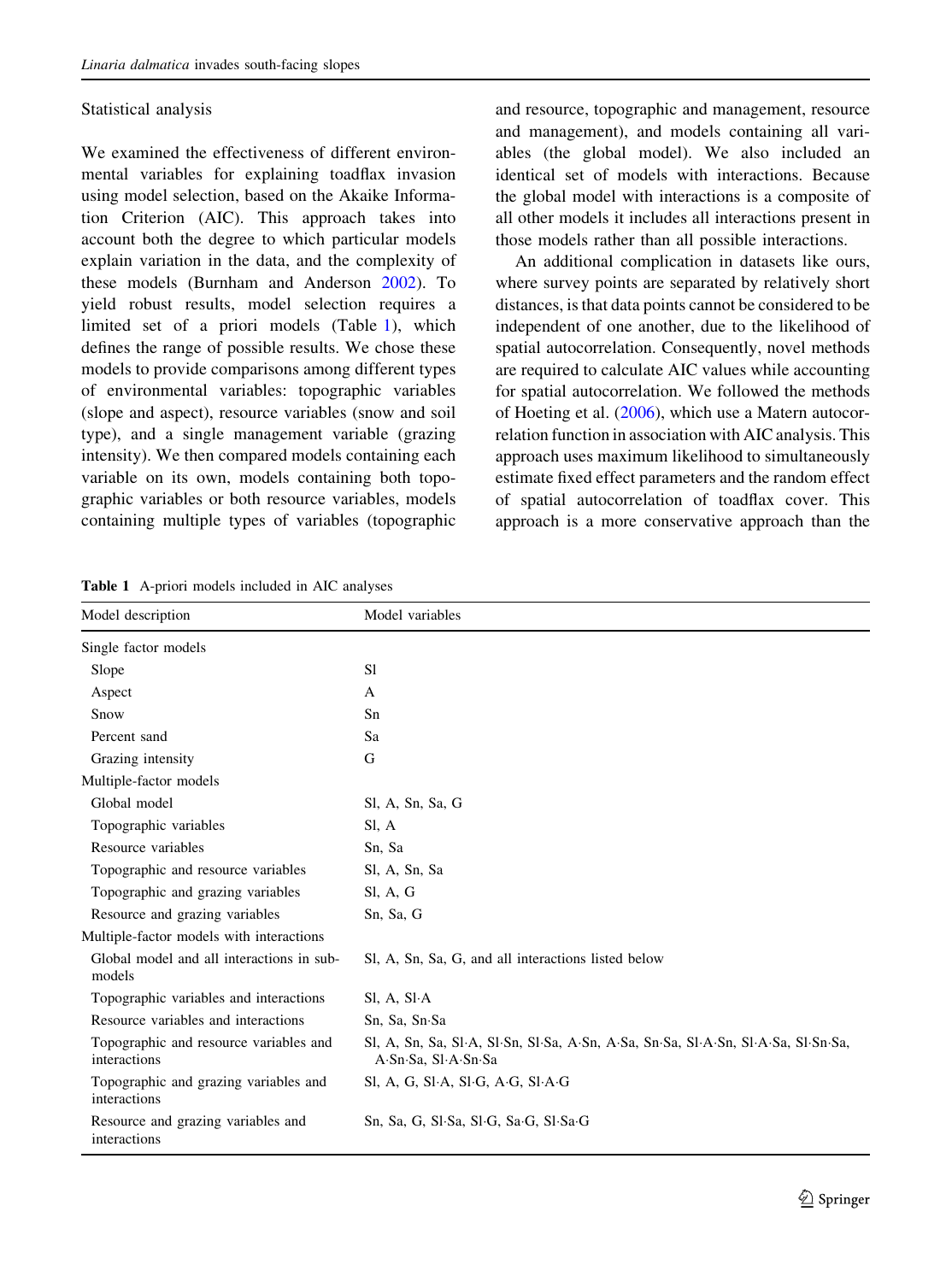<span id="page-5-0"></span>use of restricted maximum likelihood (REML) methods that estimate fixed effect parameters first, and then adjust the estimates for modeled autocorrelation between residuals. This is particularly true when explanatory variables are themselves likely to be spatially autocorrelated, as is the case with this dataset. The correlation function uses two parameters  $\theta_1$  and  $\theta_2$ , which determine the range and ''steepness'' of the spatial autocorrelation. All analyses were conducted in R with the software package provided by Hoeting et al. [\(2006](#page-8-0); Ecological Archives A016-007-S1). Percent cover by toadflax was  $ln(X + 0.01)$ -transformed prior to analysis. To ensure that the models considered fit the data reasonably well, a precondition of meaningful model selection (Burnham and Anderson [2002\)](#page-8-0), we compared AIC values of our selected best models to those of two null models, one containing the intercept alone, and the second containing both the intercept and the spatial information. We also calculated  $\mathbb{R}^2$  values for all models using methods provided by Nagelkerke [\(1991](#page-9-0)), with the intercept-only model as the null model.

# Results

Toadflax was common at the study site, occurring in 742 (40%) of the 1,861 images examined. At the scale of individual images (48.5  $m<sup>2</sup>$ ), however, toadflax was not a dominant species. Where toadflax was present, its cover was generally less than 1% (642 images), and at most 8.7%. Based on AIC analyses, the three top models (with at least 10% of the Akaike weight of the best model; Table 2), were substantially better at explaining toadflax distribution than either the intercept-only or the intercept-plus-spatial-information null models, indicating that the models we considered explained sufficient variation to be meaningful.

The best model for explaining toadflax cover contained slope, aspect and their interaction (Table 2). Sloped areas were common in the dataset, with 25% of sites having slopes of 4% or more, but slopes were generally moderate, with less than 1% of sites having slopes exceeding 10%. Toadflax cover was greater on steeper slopes and south-facing slopes (Figs. [1,](#page-2-0) [2](#page-6-0)). The model containing slope and aspect but not their interaction was not among the top models (Table 2), suggesting that this interaction is also an important predictor of toadflax cover. Not surprisingly, aspect influenced toadflax cover more strongly in sloped areas than relatively flat areas.

The second-best model for explaining toadflax cover contained grazing intensity in addition to slope, aspect, and all interactions among these variables (Table 2). This model had only slightly lower support than the best model, with an evidence ratio (the ratio of the two models' Akaike weights) of 1.6 (Table 2). Toadflax cover was lower, on average, close to water tanks (Figs. [1,](#page-2-0) [2\)](#page-6-0). Distance from water tanks ranged from 26 m to 2,026 m, with long distances being more common than short distances, due to pasture shape (Fig. [1](#page-2-0)). Neither slope nor aspect varied with distance from water. The second-best model had substantially higher support than the same model without interactions, the third-best model (evidence ratio of 3.9; Table 2), suggesting that interactions between slope,

Table 2 Model selection statistics for the models that best explained toadflax cover and the two intercept-only models

| Model description $T$                                      | K  | Log(L)   | $AIC_c$ | $\Delta AIC_c$ | $W_i^*$ | $R^2$ | $\theta_1$ | $\theta_2$ |
|------------------------------------------------------------|----|----------|---------|----------------|---------|-------|------------|------------|
| Slope $(Sl)$ , Aspect $(A)$ , Sl $\cdot$ A                 | 6  | $-1.692$ | 3.399   | $\theta$       | 0.53    | 0.22  | 297.77     | 0.043      |
| Sl, A, Grazing intensity (G),<br>$SI-A, SI-G, G-A, SI-A-G$ | 10 | $-1.689$ | 3.400   | 0.96           | 0.33    | 0.22  | 125.08     | 0.045      |
| SI, A, G                                                   | 6  | $-1.694$ | 3.402   | 3.64           | 0.085   | 0.21  | 113.69     | 0.049      |
| Intercept                                                  | 3  | $-1,730$ | 3.468   | 70             | -       | -     | 215.05     | 0.059      |
| Intercept, no spatial structure                            |    | $-1.883$ | 3.704   | 305            | -       |       |            |            |

For a given model, K is the number of parameters, including the intercept and  $\theta_1$  and  $\theta_2$  from the correlation structure, L is the maximum likelihood, AIC<sub>c</sub> is the Akaike Information Criterion adjusted for small sample size, and  $\Delta AIC_c$  is the difference in AIC<sub>c</sub> between that model and the best model.  $R^2$  is calculated from L, using the intercept-only model as the null model (Nagelkerke [1991](#page-9-0)) \* Models are presented in order of decreasing Akaike weights  $(w_i)$ , which describe the probability that a given model is the best model, given the data and set of a priori models

- Only models with at least 10% of the Akaike weight of the best model are presented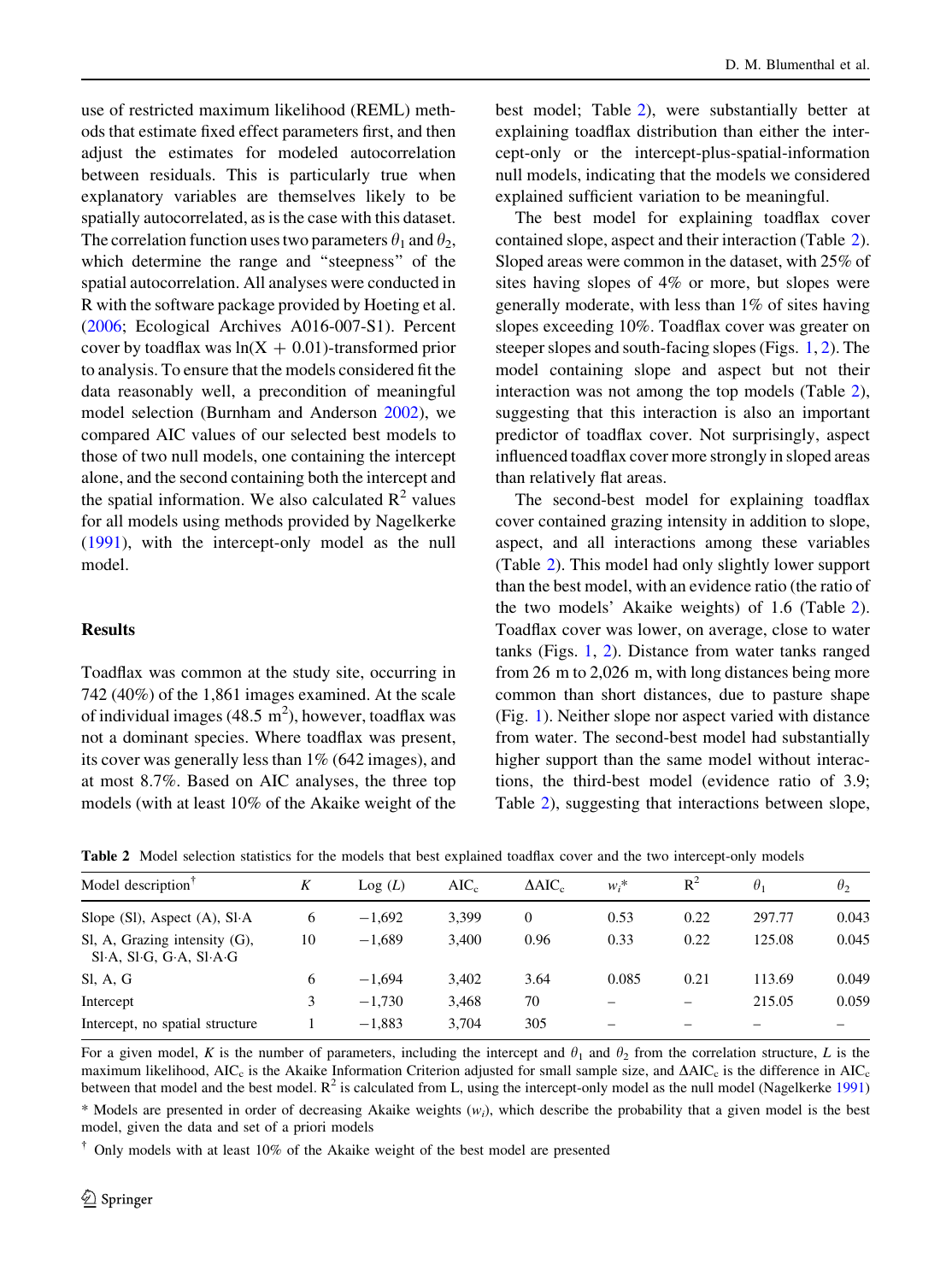<span id="page-6-0"></span>Fig. 2 Scatterplot matrix of environmental variables and toadflax cover. Aspect is defined as the distance in degrees from true South. Snow ranges from 25 to 200% of ambient snowfall. Grazing intensity is defined as the distance in meters from artificial water sources used by cattle



aspect and grazing were also important determinants of toadflax cover. These interactions indicated that the presence of southeast-facing slopes increased toadflax cover less in areas close to water tanks than in areas far from water tanks.

Toadflax cover was significantly spatially autocorrelated in all models. Autocorrelation was weaker, at a given distance, in models with grazing intensity than in models without grazing intensity (Fig. 3, Table [2\)](#page-5-0). This likely reflects the strong autocorrelation in grazing intensity, which decreased linearly with distance from water tanks. Including spatial autocorrelation in the model structure likely reduced the influence of grazing intensity on model fit, making our analysis of grazing effects on toadflax cover quite conservative.

There was considerable variation in both soil texture and modeled snow deposition. Soils ranged from 47 to 80% sand. Relative snow depths ranged from 30 to 200% of initial snow depth. Nevertheless, percent sand and snow deposition were not present in any of the best models, suggesting that they were relatively unimportant to toadflax invasion at this site.



Fig. 3 Estimated correlation between observations as a function of distance between samples. Solid line: estimates from the best-fit model, which does not include grazing intensity. Dashed line: estimates from the intercept-only model. Dotted lines: estimates from the second and third best-fit models, which do include grazing intensity

## **Discussion**

Forty percent of survey locations contained toadflax, indicating that it can tolerate a broad array of environmental conditions at this study site. It was rarely abundant, however, suggesting that relatively undisturbed mixed-grass prairie provides substantial biotic resistance to toadflax invasion.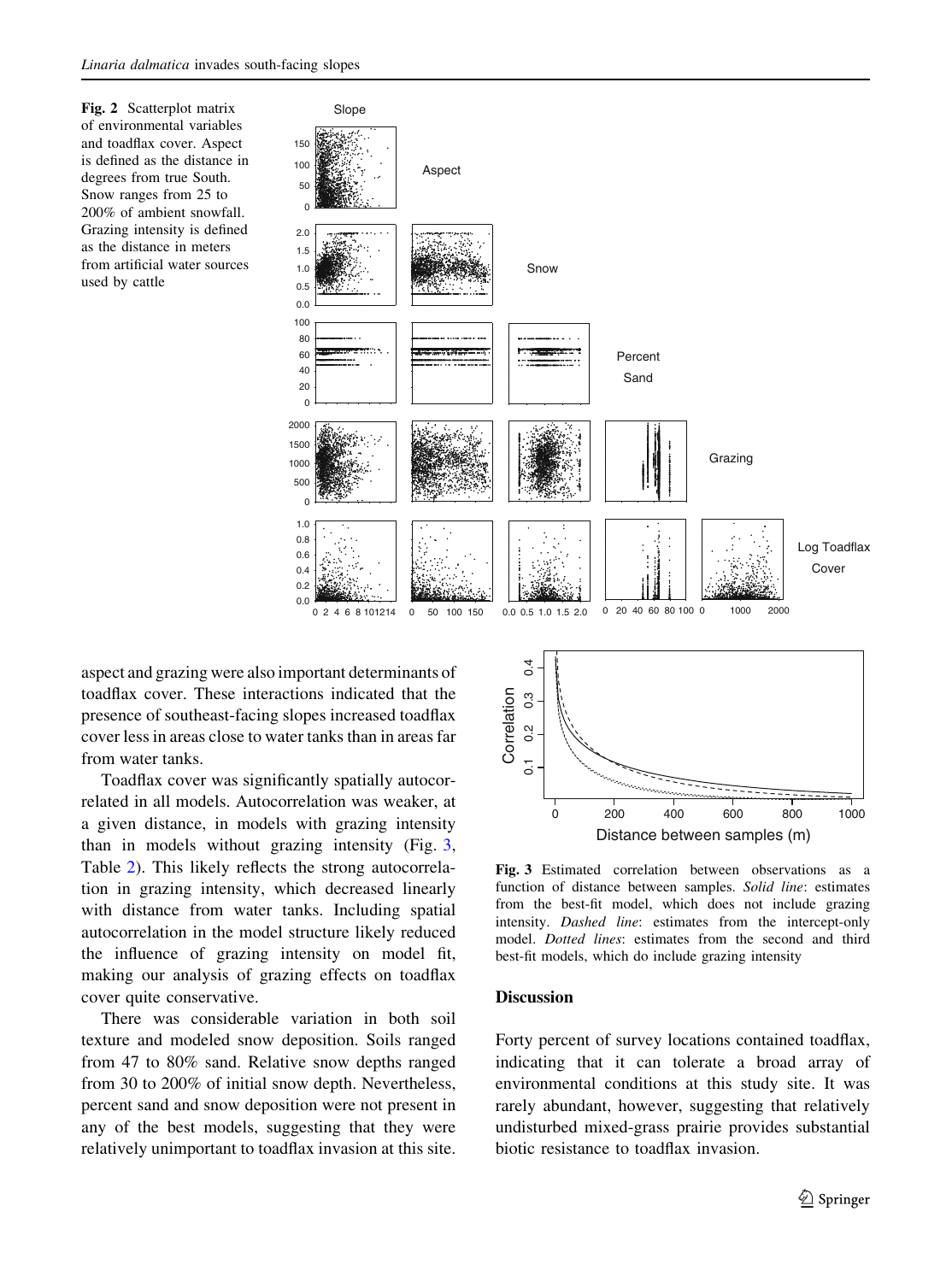Of the environmental factors we examined, toadflax cover depended most strongly on the topographic variables, being higher on steeper and south-facing slopes. Our results show that this is a general pattern at the study site. Given previous observations of toadflax on slopes, and south-facing slopes in particular (Robocker [1974](#page-9-0); Rew et al. [2005](#page-9-0)), this pattern may also be consistent across sites.

The hypothesis that toadflax occurs on southeastfacing slopes because of high snow deposition was not supported by our results, however. The snow model we employed was based on slope and aspect. The key difference between these closely-related variables was in direction. Based on dominant northwest winter winds, the snow model predicted that snow would accumulate preferentially on southeast-facing slopes. Because toadflax cover was highest on south-facing, rather than southeast-facing slopes, slope and aspect were more effective explanatory factors than snow. It is possible that the snow model is inaccurate if, for example, the average wind direction we used doesn't reflect the wind directions associated with large snowstorms, but we have little evidence for this. Observations that toadflax invades south-facing slopes in other areas (Robocker [1974](#page-9-0)), which are likely to have other wind directions, suggests that factors other than snow deposition, such as temperature, may be driving the relationship between topography and toadflax cover.

Toadflax cover was also higher in areas with lower grazing intensity, as estimated by proximity to water sources. This pattern is in accord with our observation of dense toadflax populations within grazing exclosures, but not with observations that toadflax is avoided by cattle (Harris and Carter [1971](#page-8-0)), nor with suggestions that grazing may contribute to its invasion (Lajeunesse [1999\)](#page-8-0). It also contrasts sharply with studies showing that invasion increases with (Tueller and Platou [1991](#page-9-0); Landsberg et al. [2003](#page-8-0); Brooks et al. [2006;](#page-8-0) Todd [2006\)](#page-9-0), or is unaffected by (McCLaran and Anable [1992\)](#page-9-0), proximity to livestock water sources in other ecosystems.

These apparent contradictions may stem from differences in the long-term history of grazing among ecosystems, and resulting differences in the adaptation of native species to grazing (Mack and Thompson [1982,](#page-9-0) Milchunas et al. [1988](#page-9-0)). The mixed-grass prairie differs from much of toadflax's North American range in that it was historically heavily grazed by bison (Lyman and Wolverton [2002\)](#page-9-0). In such systems, grazing can favor short-statured, competitive native species (Milchunas et al. [1988;](#page-9-0) Milchunas and Lauenroth [1993](#page-9-0)), and reduce invasion. For example, a long-term history of grazing reduced annual forb invasion of shortgrass steppe even in plots not grazed during the study, suggesting that grazing influenced invasion indirectly through changes in the native plant community, rather than directly through defoliation of invasive species (Milchunas et al. [1992](#page-9-0)). Similarly, negative relationships between grazing intensity and toadflax cover in this study may be indirect, mediated by positive relationships between grazing and competitive mixed-grass prairie species. At this site, heavier grazing tends to increase the proportion of warm-season grasses relative to coolseason grasses and forbs, decrease litter, decrease nitrogen mineralization, and reduce the size of plant interspaces (Ingram et al. [2008;](#page-8-0) Derner and Whitman [2009\)](#page-8-0). Such changes may inhibit the establishment or competitive ability of toadflax. Thus it is possible that grazing inhibits toadflax invasion in the western Great Plains, where it favors dominant, competitive perennial grasses, but facilitates toadflax invasion in ecosystems such as sagebrush steppe, where it can inhibit dominant, competitive perennial grasses (Mack and Thompson [1982](#page-9-0); Milchunas et al. [1988](#page-9-0)).

Although reports in the literature and our own observations suggest that toadflax is not frequently eaten by cattle, we cannot rule out the possibility that consumption by cattle influenced toadflax distribution. For example, large herbivores are more likely to consume relatively unpalatable species when they are rare (Augustine and McNaughton [1998\)](#page-8-0), which could have contributed to the pattern observed here. It is also important to note that while slope, aspect and grazing were clearly the most important factors in explaining toadflax cover in our dataset, they explained a relatively small portion of the variation in toadflax cover (Table [2\)](#page-5-0). This is not surprising, given that many processes influencing toadflax distribution, such as dispersal and recruitment, involve considerable stochasticity. However, it suggests that factors not considered in this study, such as soil disturbance (Robocker [1974](#page-9-0)) or plant species richness (Maron and Marler [2008](#page-9-0)), may also influence toadflax invasion in mixed-grass prairie. Furthermore, while snow deposition and soil texture were not important in determing toadflax cover in this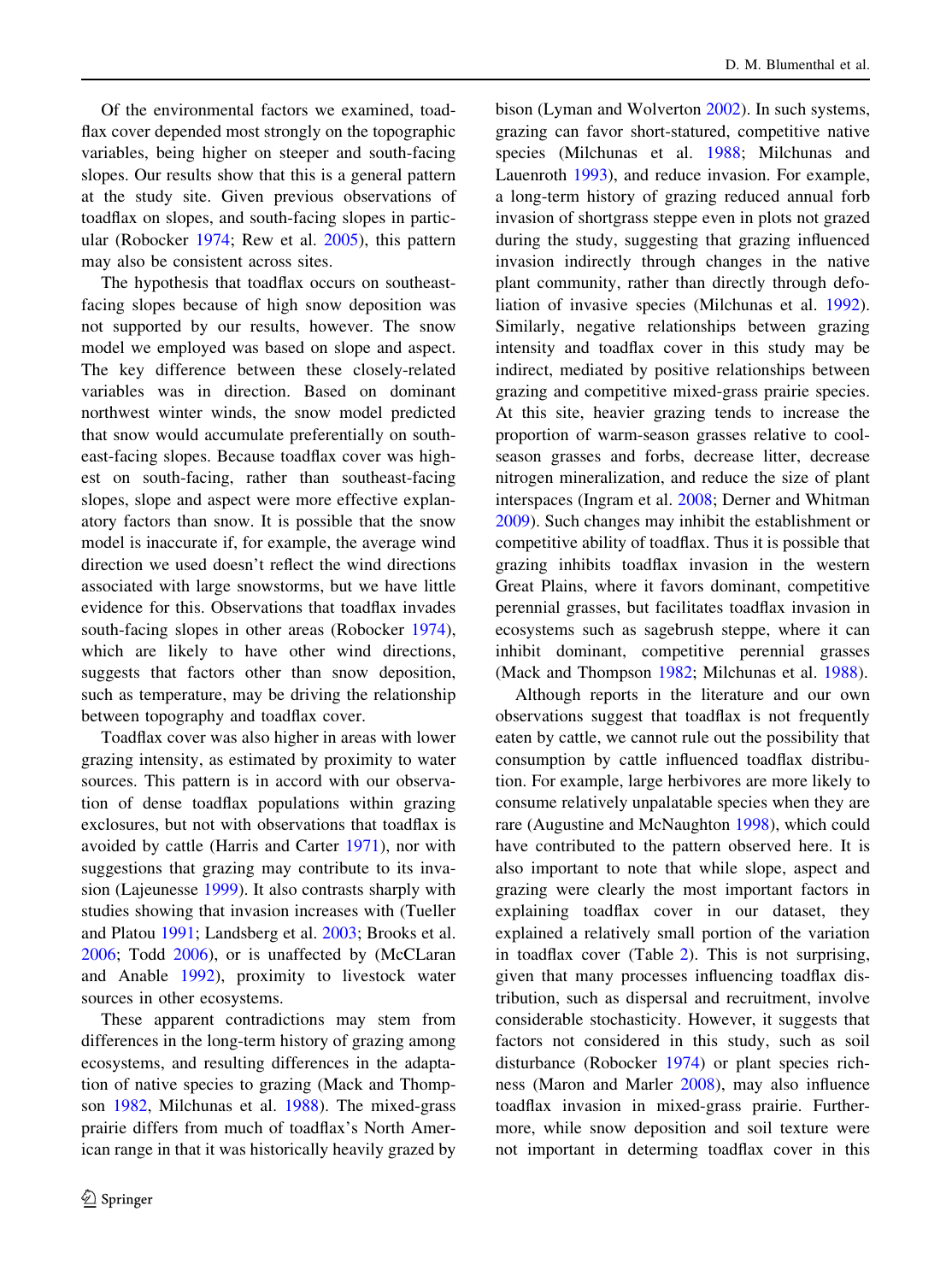<span id="page-8-0"></span>study, previous experimental work demonstrated that nitrogen and water availability strongly influence toadflax invasion at this study site (Blumenthal et al. 2008, Blumenthal 2009). It may be that more precise measures of resource availability would be more strongly correlated with toadflax cover.

In this study, toadflax preferentially invaded southfacing slopes with relatively little grazing pressure. These patterns can help predict locations of current and future toadflax infestations. They also suggest that, in mixed-grass prairie, and perhaps other Great Plains grasslands, grazing can be used to inhibit toadflax invasion. It is important, however, to identify the mechanism underlying this pattern. If grazing inhibits toadflax through long-term effects on plant communities but livestock avoid toadflax once it has invaded, grazing may be more useful in preventing invasion than in controlling existing infestations. More broadly, these results show that in grazingadapted systems, grazing can reduce invasion of even relatively unpalatable species. This finding reinforces the idea that grazing can be important in maintaining biotic resistance where it is an endogenous disturbance (Margalef [1968](#page-9-0); Milchunas et al. [1988](#page-9-0); Hobbs and Huenneke 1992; Milchunas et al. [1992\)](#page-9-0).

Acknowledgments Many thanks to Alicia Davisson, Cara Ferrier, Christopher Hiemstra, Joe Nance and Steve Tekell for assistance with data collection and analysis, to David Augustine and Mary Jamieson for helpful discussions about spatial statistics and toadflax chemical defenses, respectively, and to Daniel Milchunas and Laura Perry for many helpful comments on earlier versions of this paper. USDA is an equal opportunity provider and employer. Mention of trade names or commercial products in this publication is solely for the purpose of providing specific information and does not imply recommendation or endorsement by the USDA.

#### References

- Alex JF (1962) The taxonomy, history, and distribution of Linaria dalmatica. Can J Bot 40:295–307
- Andrew MH (1988) Grazing impact in relation to livestock watering points. Trends Ecol Evol 3:336–339
- Augustine DJ, McNaughton SJ (1998) Ungulate effects on the functional species composition of plant communities: herbivore selectivity and plant tolerance. J Wild Manage 62:1165–1183
- Blumenthal DM (2009) Carbon addition interacts with water availability to reduce invasive forb establishment in a semi-arid grassland. Biol Inv 11:1281–1290
- Blumenthal D, Booth DTB, Cox SE, Ferrier CE (2007) Largescale aerial images capture details of invasive plant populations. Rangeland Ecol Manage 60:523–528
- Blumenthal D, Chimner RA, Welker JM, Morgan JA (2008) Increased snow facilitates plant invasion in mixedgrass prairie. New Phytol 179:440–448
- Brooks ML, Matchett JR, Berry KH (2006) Effects of livestock watering sites on alien and native plants in the Mojave Desert, USA. J Arid Environ 67(Suppl):125–147
- Brown ML (2005) Dalmatian toadflax, Linaria dalmatica (L.) P. Mill. In: Duncan CA, Clark JK (eds) Invasive plants of range and wildlands and their environmental, economic, and societal impacts. Weed Science Society of America, Lawrence, pp 179–187
- Burnham KP, Anderson DR (2002) Model selection and multimodel inference, 2nd edn. Springer, New York
- Derner JD, Whitman AJ (2009) Plant interspaces resulting from contrasting grazing management in northern mixedgrass prairie: Implications for ecosystem function. Rangeland Ecol Manage 62:83–88
- ESRI (Environmental Systems Resource Institute) (2007) ArcGIS 9.2. ESRI, Redlands
- Frost RA, Wilson LM, Launchbaugh KL, Hovde EM (2008) Seasonal change in forage value of rangeland weeds in northern Idaho. Invasive Plant Sci Manage 1:343–351
- Groger D, Johne S (1965) Uber das vorkommen von peganin in Linaria-arten. Planta Med 13:182–188
- Harris P, Carter AC (1971) Linaria vulgaris Mill., yellow toadflax and L. dalmatica (L.) Mill., broad-leaved toadflax (Scrophulariaceae). In: Biological control programs against insects and weeds in Canada 1959–1968. Commonwealth Agricultural Bureaux, Slough, pp 94–97
- Hobbs RJ (2001) Synergisms among habitat fragmentation, livestock grazing, and biotic invasions in southwestern Australia. Conserv Biol 15:1522–1528
- Hobbs RJ, Huenneke LF (1992) Disturbance, diversity, and invasion: implications for conservation. Conserv Biol 6:324–337
- Hoeting JA, Davis RA, Merton AA, Thompson SE (2006) Model selection for geostatistical models. Ecol Appl 16:87–98
- Ingram LJ, Stahl PD, Schuman GE, Buyer JS, Vance GF, Ganjegunte GK, Welker JM, Derner JD (2008) Grazing impacts on soil carbon and microbial communities in a mixed-grass ecosystem. Soil Sci Soc Am J 72:939–948
- Jamieson MA, Bowers MD (2010) Iridoid glycoside variation in the invasive plant Dalmatian toadflax, Linaria dalmatica (Plantaginaceae), and sequestration by the biological control agent, Calophasia lunula. J Chem Ecol 36:70–79
- Lacey J, Olsen B (1991) Environmental and economic impacts of noxious rangeland weeds. In: James LF, Evans JO, Ralphs MH, Child RD (eds) Noxious rangeland weeds. Westview Press, Boulder, pp 5–16
- Lajeunesse S (1999) Dalmatian and yellow toadflax. In: Sheley RL, Petroff JK (eds) Biology and management of noxious rangeland weeds. Oregon State Press, Corvallis, pp 202– 216
- Landsberg J, James CD, Morton SR, Muller WJ, Stol J (2003) Abundance and composition of plant species along grazing gradients in Australian rangelands. J Appl Ecol 40:1008–1024